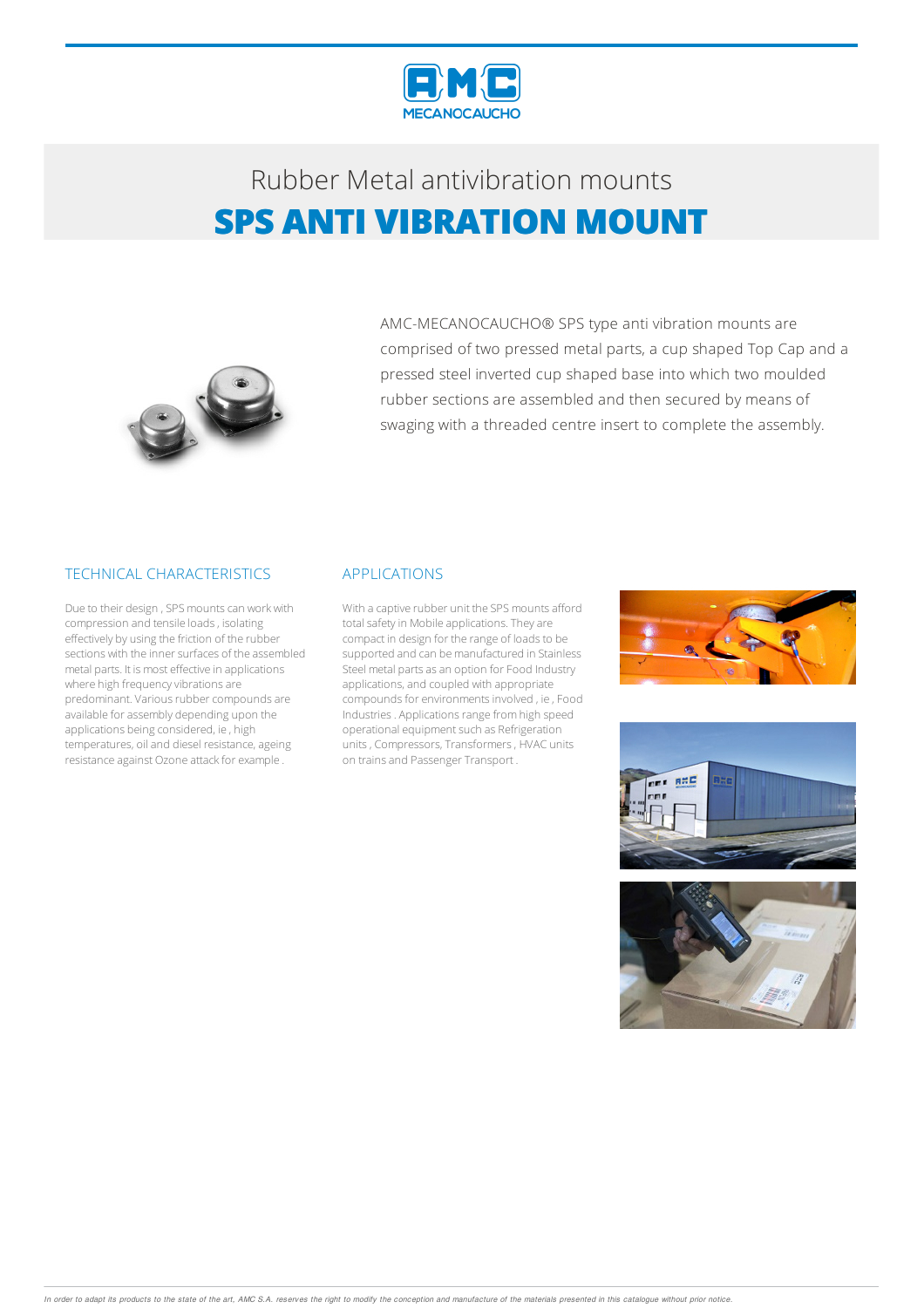

# Rubber Metal antivibration mounts **SPS ANTI VIBRATION MOUNT**

DRAWINGS



### DIMENSIONS

| <b>Type</b> | $A$ <sub>(mm.)</sub> | B<br>(mm.) | c<br>(mm.) | D<br>(mm) | E<br>(mm.) | F<br>(mm.) | $\underset{\left(\mathbb{S}^r\right)}{\text{Weight}}$ | $\mathsf{Load}$<br>$(kg.)$ | <b>Shore</b> | Code   |
|-------------|----------------------|------------|------------|-----------|------------|------------|-------------------------------------------------------|----------------------------|--------------|--------|
| SPS 020     | 50                   | 28         | $M-8$      | 50        | 6          | 60         | 171                                                   | 80                         | 45 Sh        | 140001 |
|             |                      |            |            |           |            |            |                                                       | 100                        | 60 Sh        | 140003 |
|             |                      |            |            |           |            |            |                                                       | 150                        | 75 Sh        | 140005 |
| SPS 120     | 76                   | 38         | M-10       | 63,5      | 6,7        | 76         | 524                                                   | 180                        | 45 Sh        | 140002 |
|             |                      |            |            |           |            |            |                                                       | 240                        | 60 Sh        | 140004 |
|             |                      |            |            |           |            |            |                                                       | 300                        | 75 Sh        | 140006 |
| SPS 220     | 90                   | 51         | $M-12$     | 90        | 11         | 114        | 971                                                   | 170                        | 45 Sh        | 140007 |
|             |                      |            |            |           |            |            |                                                       | 300                        | 60 Sh        | 140008 |
|             |                      |            |            |           |            |            |                                                       | 450                        | 75 Sh        | 140009 |